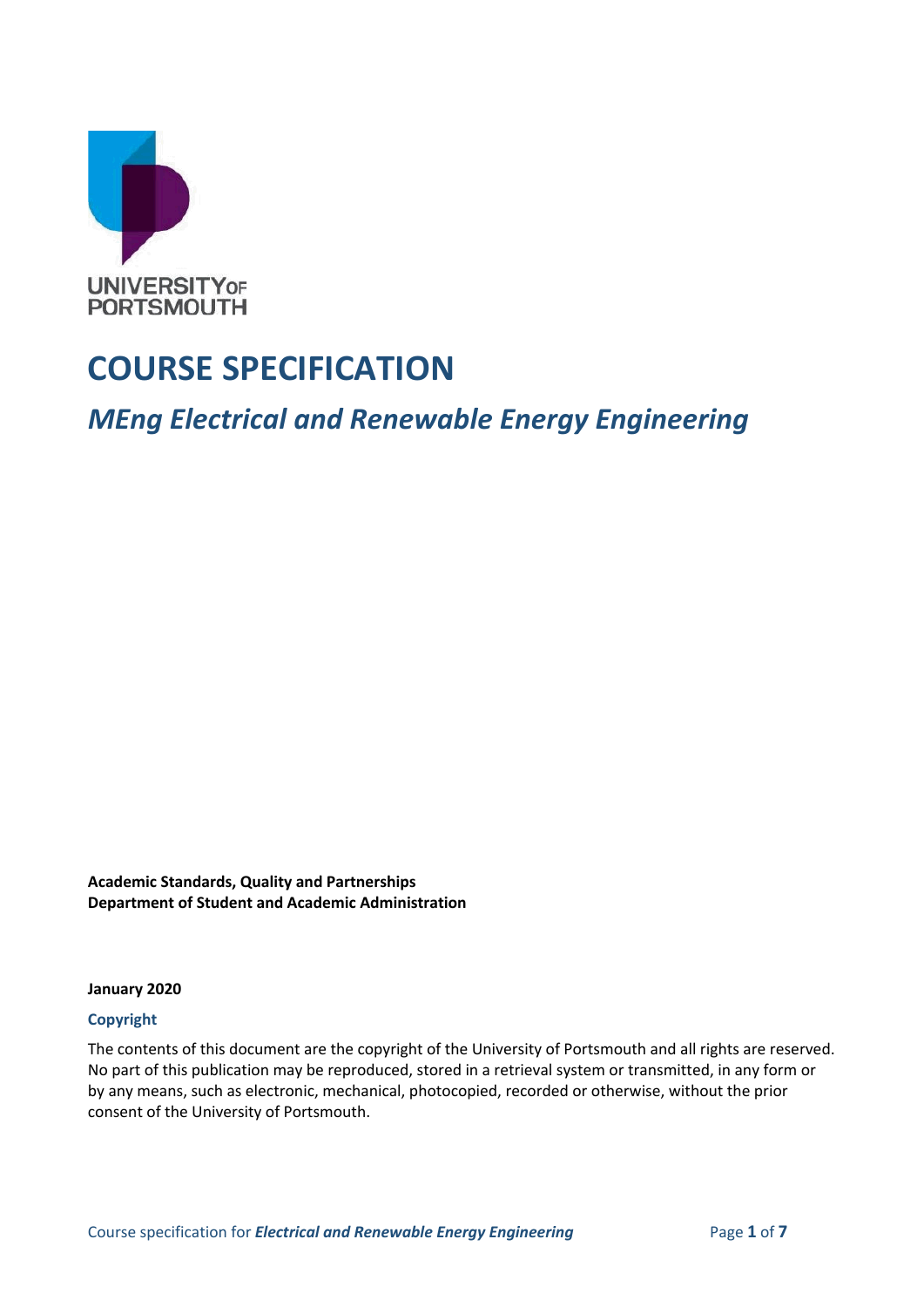# **COURSE SPECIFICATION**

| <b>Course Title</b>                                                                                            | <b>Electrical and Renewable Energy Engineering</b>    |
|----------------------------------------------------------------------------------------------------------------|-------------------------------------------------------|
| <b>Final Award</b>                                                                                             | <b>MEng</b>                                           |
| <b>Exit Awards</b>                                                                                             | CertHE, DipHE and BEng                                |
| Course Code / UCAS code (if applicable)                                                                        | U3092PYC/H600                                         |
| Mode of study                                                                                                  | Full time with placement                              |
| <b>Mode of delivery</b>                                                                                        | Campus                                                |
| <b>Normal length of course</b>                                                                                 | 4 years, 5 years with placement                       |
| Cohort(s) to which this course specification<br>applies                                                        | from September 2020 intake onwards                    |
| <b>Awarding Body</b>                                                                                           | University of Portsmouth                              |
| <b>Teaching Institution</b>                                                                                    | University of Portsmouth                              |
| <b>Faculty</b>                                                                                                 | <b>Faculty of Technology</b>                          |
| <b>School/Department/Subject Group</b>                                                                         | School of Energy and Electronic Engineering           |
| <b>School/Department/Subject Group</b><br>webpage                                                              | <b>School of Energy and Renewable Engineering</b>     |
| Course webpage including entry criteria                                                                        | BEng/MEng Electrical and Renewable Energy Engineering |
| <b>Professional and/or Statutory Regulatory</b><br><b>Body accreditations</b>                                  | None                                                  |
| <b>Quality Assurance Agency Framework for</b><br><b>Higher Education Qualifications (FHEQ)</b><br><b>Level</b> | level 7                                               |

This course specification provides a summary of the main features of the course, identifies the aims and learning outcomes of the course, the teaching, learning and assessment methods used by teaching staff, and the reference points used to inform the curriculum.

This information is therefore useful to potential students to help them choose the right course of study, to current students on the course and to staff teaching and administering the course.

Further detailed information on the individual modules within the course may be found in the relevant module descriptors and the Course Handbook provided to students on enrolment.

Please refer to the Course [and Module Catalogue](https://course-module-catalog.port.ac.uk/#/welcome) for further information on the course structure and modules.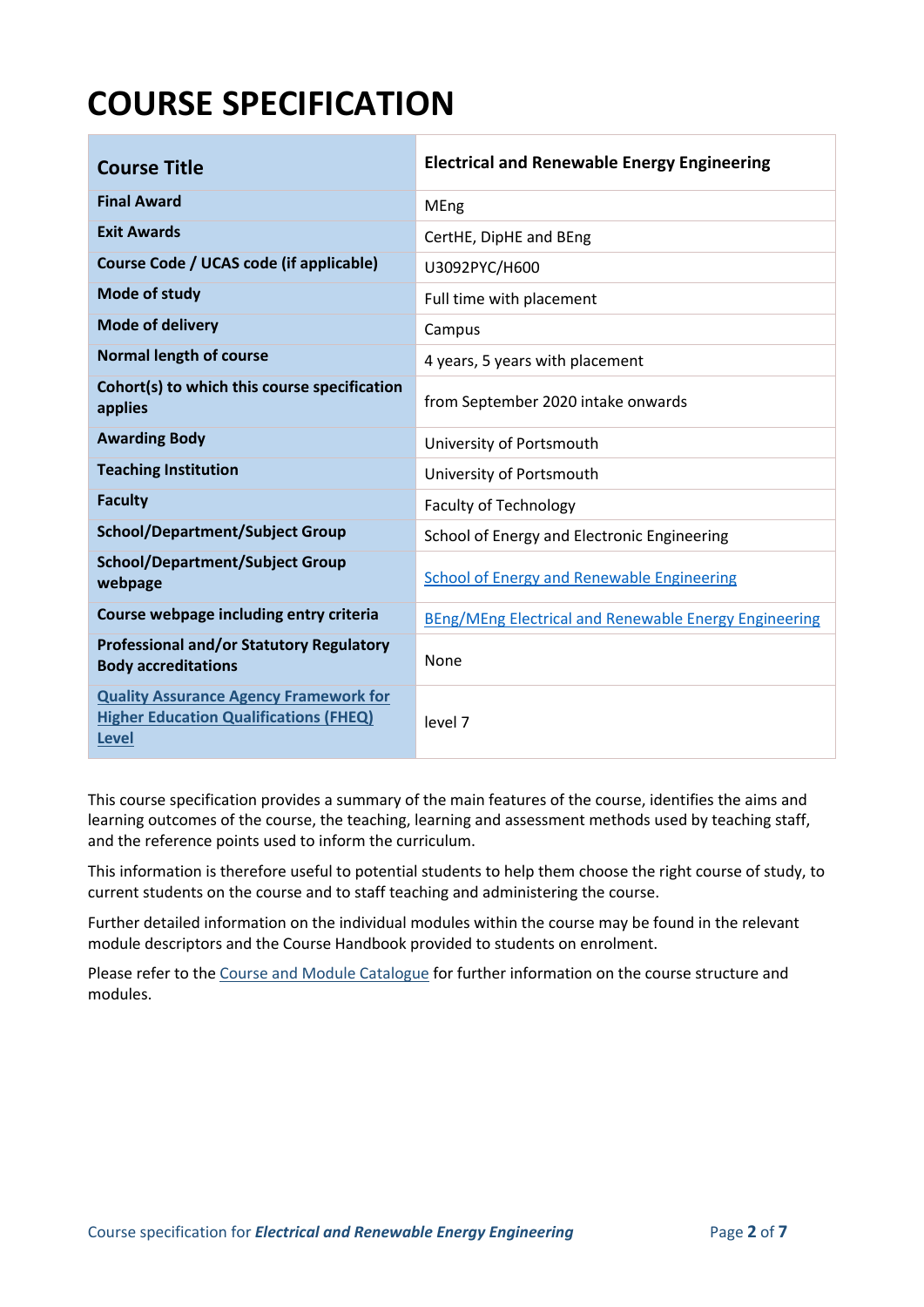## **Educational aims of the course**

*The course aims to equip students to work as engineers in the fields of power systems technology, energy systems and management, renewable and sustainable energy, electrical machines and power electronics. Electrical and Energy Engineers are problem solvers working at the forefront of technological innovation: from robotics and AI to large-scale electrical distribution networks and various energy efficient systems. They work in industry, the government, and in research and development settings. They are involved in leading-edge research, creating new ideas as well as designing and developing new products and technologies. In addition, and more generally:*

- *Provide a challenging and stimulating study environment.*
- *Develop a range of key skills by means of opportunities provided in the study modules.*
- *Accommodate student needs in relation to maximising their career potential by enabling them to develop knowledge, understanding and skills in their chosen subject area.*

*Students are encouraged and expected to be able to reach a level of competence and professionalism where they can effectively integrate their technical and non-technical knowledge to solve a range of problems of a complex nature. The course enables students to develop both analytical and design skills across the range of subjects. This is achieved through theoretical studies alongside practical design projects and laboratory experiments. Students also become conversant with industrial practice and familiar with industrial strength analysis and various simulation tools. Rapid advancements in areas of electrical, renewable and alternative Energy Systems make pursuing a degree combining these areas of expertise an especially strategic choice in today's world. Electrical and Renewable Energy Engineering is one of the most in-demand professions in the UK, with vacancies set to rise significantly come the turn of the decade.*

*On this course, students will examine the theory and design of Electrical systems as well as such modules covering various aspects of Energy conversion & storage technology, low carbon heating systems, solar energy systems and advanced battery technologies. You will get hands on experience with sophisticated facilities and put your skills to work in practice. The electrical engineering part of the course will deal with Electrical circuit analysis, harnessing electricity, producing, delivering, storing and transmitting it, as well automating the process of managing into the grid and homes. This includes large-scale electricity networks that distribute and control power, and how electricity of high-voltage and/or current strength flows from one point to another. High-voltage with strong current applications and management in large network grids, and sub-stations / stations is also be addressed. The course will also cover many important aspects of energy technology and management.*

## **Course Learning Outcomes and Learning, Teaching and Assessment Strategies**

The [Quality Assurance Agency for Higher Education \(QAA\)](http://www.qaa.ac.uk/en) sets out a national framework of qualification levels, and the associated standards of achievement are found in their [Framework for Higher Education](http://www.qaa.ac.uk/quality-code/the-existing-uk-quality-code/part-a-setting-and-maintaining-academic-standards)  [Qualifications](http://www.qaa.ac.uk/quality-code/the-existing-uk-quality-code/part-a-setting-and-maintaining-academic-standards) document.

The Course Learning Outcomes for this course are outlined in the tables below.

#### **A. Knowledge and understanding of:**

| LO<br>numbe | <b>Learning outcome</b>                                                                                                                                                                                                                                                                                                                                                                                 | <b>Learning and</b><br><b>Teaching</b><br>methods                            | <b>Assessment</b><br>methods                                                  |
|-------------|---------------------------------------------------------------------------------------------------------------------------------------------------------------------------------------------------------------------------------------------------------------------------------------------------------------------------------------------------------------------------------------------------------|------------------------------------------------------------------------------|-------------------------------------------------------------------------------|
| A1          | A comprehensive understanding of Advanced battery<br>and fuel cell technologies, Renewable and alternative<br>energy, smart grid technology, Electrical power systems<br>technology, Engineering management, economics and<br>risk analysis, Sustainable transport systems, Energy<br>efficient buildings, Control systems analysis and design,<br>Artificial intelligence, Low carbon heating systems, | Lectures,<br>seminars,<br>laboratory work,<br>group work and<br>simulations. | Examinations,<br>coursework,<br>practical<br>assessments,<br>project reports. |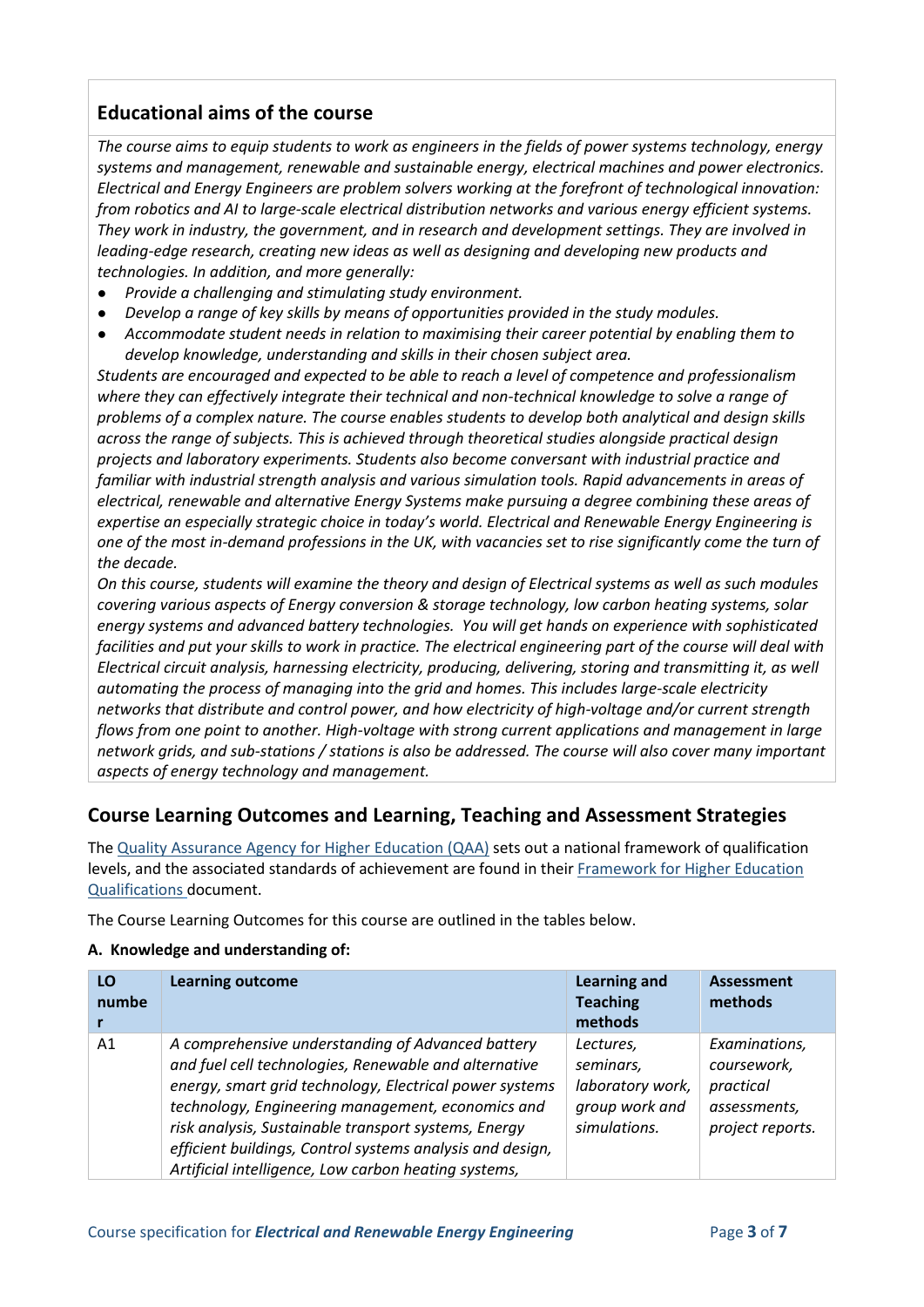|                | Energy systems, Analogue and digital systems,<br>Innovation and enterprise.                                   |                                                                              |                                |
|----------------|---------------------------------------------------------------------------------------------------------------|------------------------------------------------------------------------------|--------------------------------|
| A2             | Appropriate mathematical methods                                                                              | Lectures,<br>tutorials,<br>laboratory<br>activities,<br>simulation           | Coursework,<br>Exam            |
| A <sub>3</sub> | The role of computing and simulation in the solution of<br>problems, including hardware description languages | laboratory<br>activities                                                     | Coursework,<br>report          |
| A4             | Practical design of electronic, Electrical and software<br>systems                                            | Lectures,<br>tutorials,<br>laboratory<br>activities                          | Coursework,<br>exam            |
| A5             | The business context of engineering: commercial, legal,<br>contractual and statutory frameworks               | Lectures                                                                     | Examinations,<br>coursework    |
| A6             | Professional and ethical responsibility                                                                       | Lectures,<br>seminars,<br>laboratory work,<br>group work and<br>simulations. | Coursework,<br>project reports |

## **B. Cognitive (Intellectual or Thinking) skills, able to:**

| LO<br>numbe<br>r | <b>Learning outcome</b>                                                                                                                             | <b>Learning and</b><br><b>Teaching</b><br>methods                            | <b>Assessment</b><br>methods                                                  |
|------------------|-----------------------------------------------------------------------------------------------------------------------------------------------------|------------------------------------------------------------------------------|-------------------------------------------------------------------------------|
| <b>B1</b>        | Select, acquire and apply appropriate knowledge of<br>communications, electronic, software, computer and<br>principles to model and analyse systems | Lectures,<br>seminars,<br>laboratory work,<br>group work and<br>simulations. | Examinations,<br>coursework,<br>practical<br>assessments,<br>project reports. |
| <b>B2</b>        | Select and apply appropriate mathematical methods to<br>model, analyse, plan or program electronic systems                                          | Lectures,<br>tutorials,<br>laboratory<br>activities,<br>simulation           | Examinations,<br>coursework,<br>report.                                       |
| B <sub>3</sub>   | Select and apply computer-based design and simulation<br>techniques                                                                                 | Lectures,<br>tutorials,<br>laboratory<br>activities,<br>simulation           | Coursework,<br>exam, report                                                   |
| <b>B4</b>        | Design, build and test systems and subsystems to meet<br>specified sometimes conflicting requirements                                               | Lectures,<br>tutorials,<br>laboratory<br>activities,<br>simulation           | Coursework,<br>report                                                         |
| <b>B5</b>        | Assess electronic, software and computer systems from<br>commercial and statutory viewpoints, including<br>assessment of risks                      | Lectures,<br>tutorials,<br>laboratory,<br>simulation                         | Coursework,<br>report,<br>presentation                                        |
| <b>B6</b>        | Solve problems in a systematic and manageable<br>manner                                                                                             | Lectures,<br>tutorials,                                                      | Coursework,<br>report,<br>presentation                                        |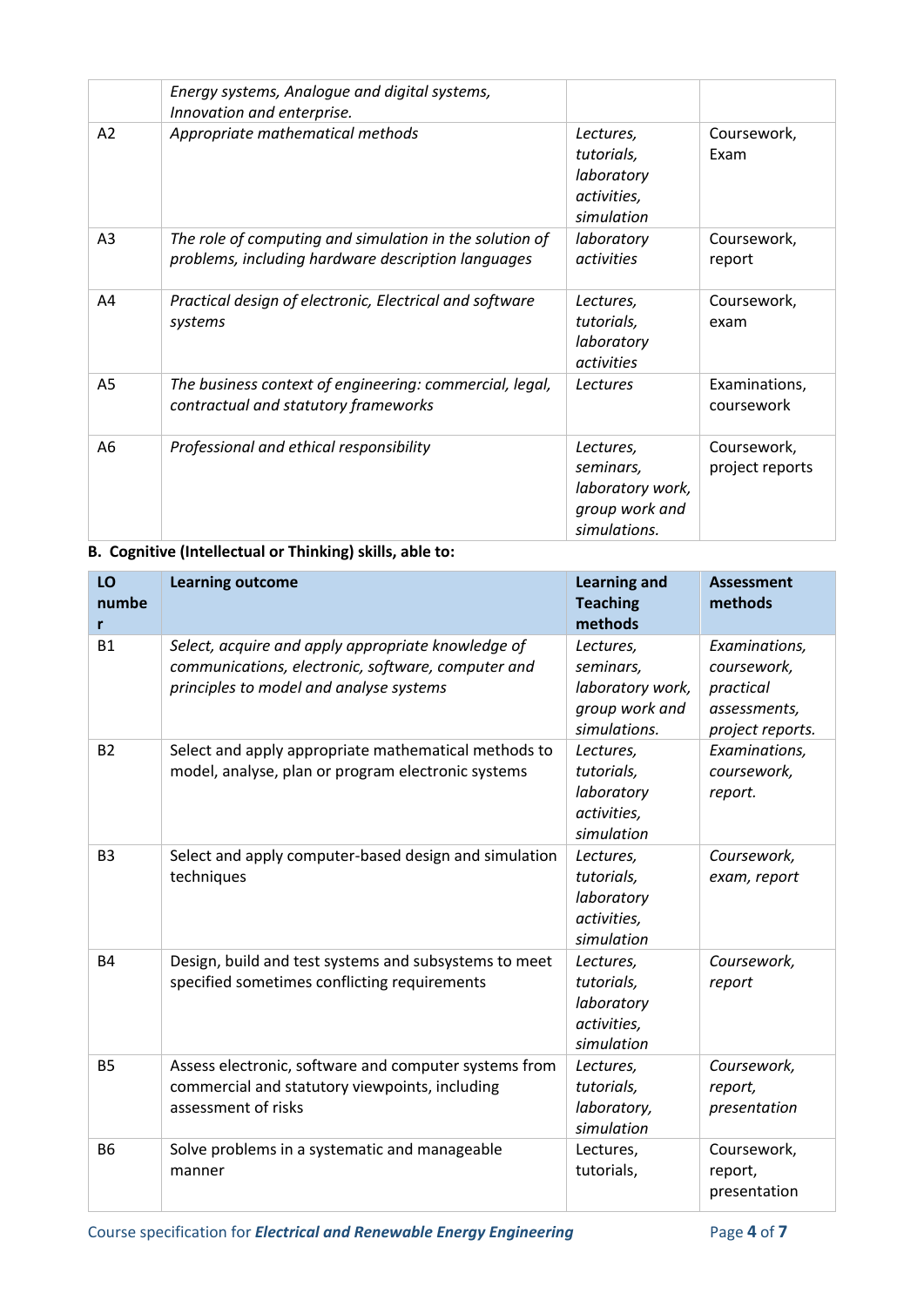|  | torv<br>$\overline{\phantom{a}}$ |  |
|--|----------------------------------|--|
|  | .                                |  |

## **C. Practical (Professional or Subject) skills, able to:**

| LO<br>numbe<br>r | <b>Learning outcome</b>                                                                        | <b>Learning and</b><br><b>Teaching</b><br>methods    | <b>Assessment</b><br>methods         |
|------------------|------------------------------------------------------------------------------------------------|------------------------------------------------------|--------------------------------------|
| C <sub>1</sub>   | Use standard and specialist laboratory instruments,<br>conduct experiments and report on them  | Lectures,<br>laboratory<br>activities,<br>simulation | Laboratory,<br>Coursework,<br>report |
| C <sub>2</sub>   | Use computer-based simulation, design and software<br>development tools                        | Lectures,<br>laboratory<br>activities,<br>simulation | Laboratory,<br>Coursework,<br>report |
| C <sub>3</sub>   | Design, construct, test and evaluate electronic circuits<br>and Electrical and Energy systems  | Lectures,<br>laboratory<br>activities                | Laboratory,<br>Coursework,<br>report |
| C4               | Search a range of sources for information pertinent to<br>technical and professional tasks     | Lectures,<br>laboratory<br>activities,<br>simulation | Laboratory,<br>Coursework,<br>report |
| C <sub>5</sub>   | Plan, manage and undertake a range of engineering<br>projects, taking into account constraints | Lectures,<br>laboratory<br>activities                | Coursework,<br>report                |

#### **D. Transferrable (Graduate and Employability) skills, able to:**

| LO<br>numbe<br>r | <b>Learning outcome</b>                                                              | <b>Learning and</b><br><b>Teaching</b><br>methods    | <b>Assessment</b><br>methods                          |
|------------------|--------------------------------------------------------------------------------------|------------------------------------------------------|-------------------------------------------------------|
| D <sub>1</sub>   | Manipulate and present information                                                   | Lectures, group<br>work                              | Laboratory,<br>Coursework,<br>presentation,<br>report |
| D <sub>2</sub>   | Analyse scientific and technical information in the<br>solution of problems          | Lectures,<br>laboratory<br>activities, group<br>work | Coursework,<br>presentation,<br>report                |
| D <sub>3</sub>   | Use information technology to handle text and data<br>and for simulation and design  | Lectures,<br>laboratory<br>activities                | Exam,<br>Coursework,<br>presentation                  |
| D <sub>4</sub>   | Develop solutions in a creative manner, sometimes<br>based on inadequate information | Lectures,<br>laboratory<br>activities                | Exam,<br>Coursework,<br>presentation                  |
| D <sub>5</sub>   | Communicate effectively in a variety of formats                                      | Lectures,<br>laboratory<br>activities                | Exam,<br>Coursework,<br>presentation,<br>report       |
| D <sub>6</sub>   | Work effectively as an individual and as part of a team<br>to achieve goals          | laboratory<br>activities, group<br>work              | Coursework,<br>presentation,<br>report                |

## **Academic Regulations**

Course specification for *Electrical and Renewable Energy Engineering* Page 5 of 7 The current University of Portsmouth **Academic Regulations** will apply to this course.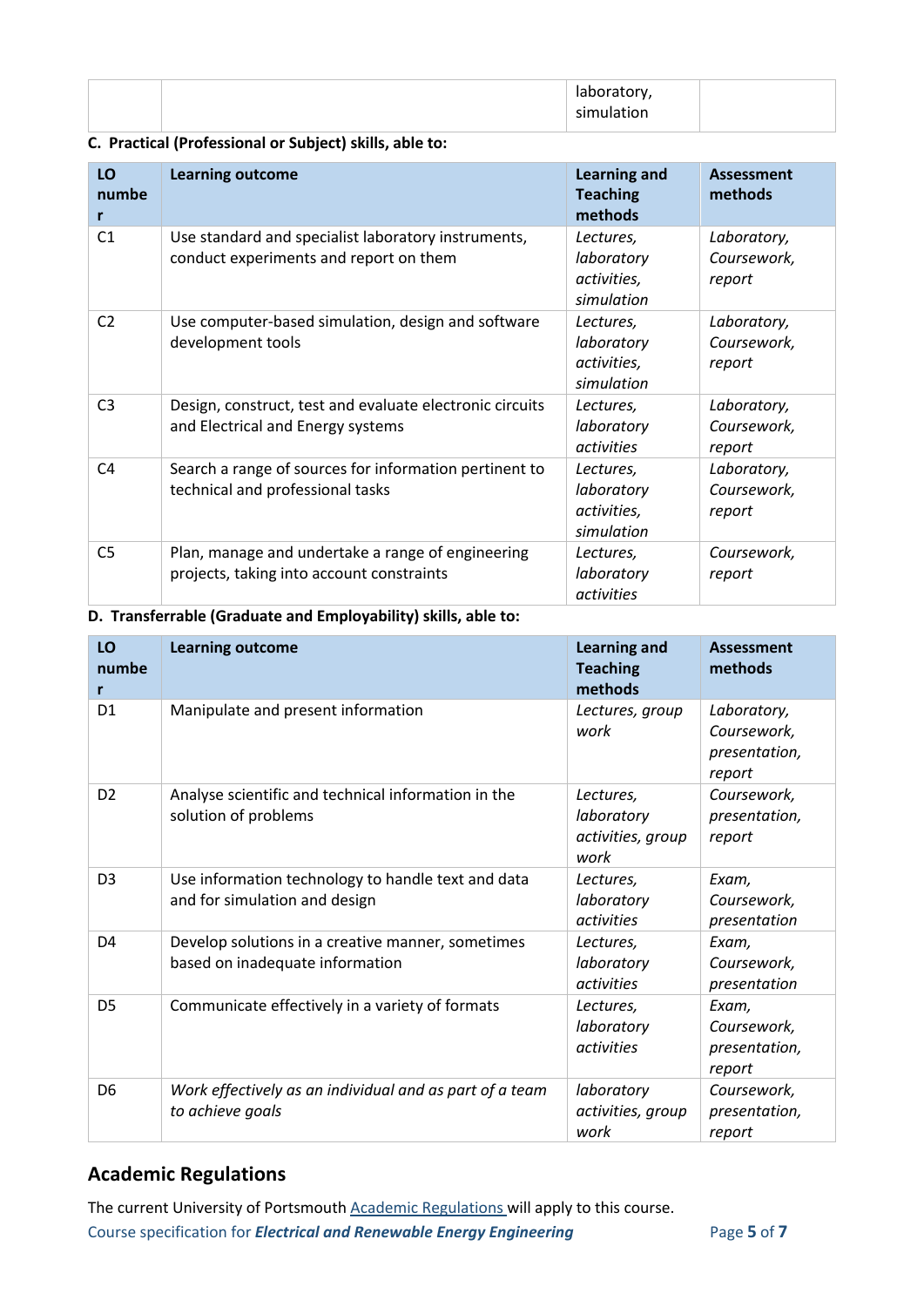## **Support for Student Learning**

The University of Portsmouth provides a comprehensive range of support services for students throughout their course, details of which are available at the [MyPort](http://myport.ac.uk/) student portal.

In addition to these University support services this course also provides:

- · Extensive induction programme introduces students to the University and their course.
- · Each student has a personal tutor, responsible for pastoral support and guidance.
- · Industrial placement tutors

· Subject lecturers offer drop-in tutorial sessions every week for students to seek further support and guidance with their work.

· The School offers excellent experimental up-to-date facilities that are also available to students for extracurricular activities. These include:

- $\geq$  The Power Engineering Laboratory
- $\triangleright$  The Energy Engineering Laboratory
- $\triangleright$  The Digital Electronics and Microprocessor Laboratory
- $\triangleright$  The Analogue Electronics Laboratory
- $\triangleright$  The Control Engineering Laboratory
- $\triangleright$  The Telecommunications and Digital Signal Processing Laboratory
- $\geq$  The Computer Suites (Linux and Windows)

· The School offers student led surgeries in the areas of electronics and computing.

· The School has an Industrial Liaison Officer whose particular role is to maintain contact with employers, although most staff maintain good industrial and research links.

· The Faculty Student Placement and Employability Centre (SPEC) office offers a wide range of guidance and support to students to enable them to secure placements.

## **Evaluation and Enhancement of Standards and Quality in Learning and Teaching**

The University of Portsmouth undertakes comprehensive monitoring, review and evaluation of courses within clearly assigned staff responsibilities. Student feedback is a key feature in these evaluations, as represented in our [Policy for Listening to and Responding to the Student Voice](http://policies.docstore.port.ac.uk/policy-069.pdf) where you can also find further information.

### **Reference Points**

The course and outcomes have been developed taking account of:

- [University of Portsmouth Curriculum Framework Specification](http://policies.docstore.port.ac.uk/policy-217.pdf?_ga=2.262170252.1863271531.1625471462-353504235.1613498042)
- [University of Portsmouth Strategy](https://www.port.ac.uk/about-us/our-ambition/our-strategy)
- [University of Portsmouth Code of Practice for Work-based and Placement Learning](http://policies.docstore.port.ac.uk/policy-151.pdf)
- [Quality Assurance Agency UK Quality Code for Higher Education](https://www.qaa.ac.uk/quality-code)
- [Quality Assurance Agency Qualification Characteristic Statements](https://www.qaa.ac.uk/quality-code/characteristics-statements)
- [Quality Assurance Agency Subject Benchmark Statement](http://www.qaa.ac.uk/assuring-standards-and-quality/the-quality-code/subject-benchmark-statements) for *Engineering*
- [Quality Assurance Agency Framework for Higher Education Qualifications](http://www.qaa.ac.uk/quality-code/the-existing-uk-quality-code/part-a-setting-and-maintaining-academic-standards)
- Vocational and professional experience, scholarship and research expertise of the University of Portsmouth's academic members of staff
- National Occupational Standards